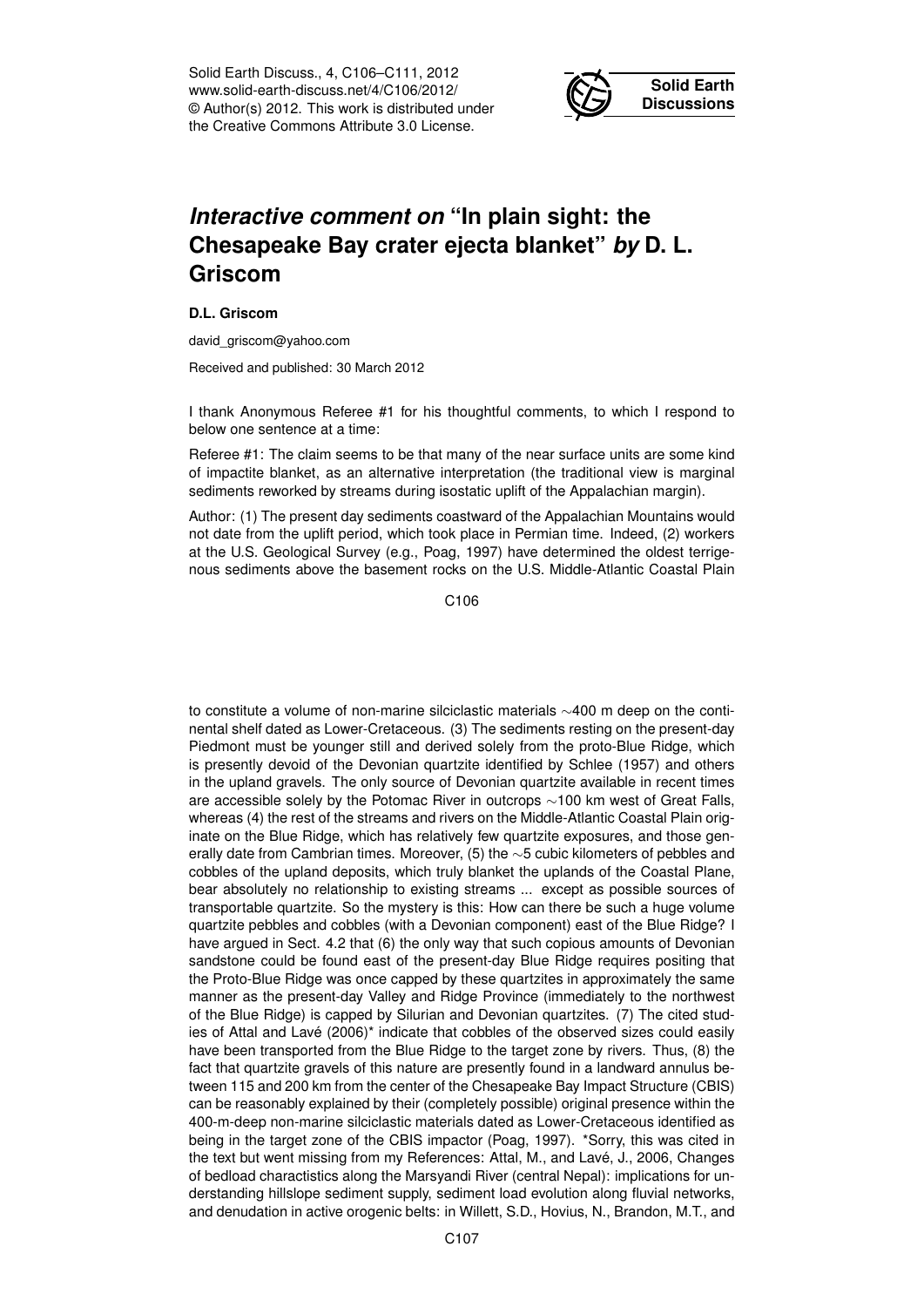Fisher, D.M., eds., Tectonics, Climate, and Landscape Evolution: Geological Society of America Special Paper 398, Penrose Conference Series, p. 143-171.

Referee #1: The makeup of these units doesn't make me hopeful - most of what he's showing are quartzose sediments with relatively coarse and well-rounded quartz pebbles and cobbles, not at all the kind of material you'd expect to find near the VA coast in the impact zone.

Author: Given that the present-day Blue Ridge cannot have supplied any Devonian quartzite at all, the referee is absolutely correct. Indeed, it was a mystery that these well-rounded quartzite gravels with a Devonian component are actually found anywhere east of the Blue Ridge, including where they are now  $-$  a mystery that I have solved in the manner described in the preceding comment.

Referee #1: I didn't see evidence that he's found shock features in the quartz, or the development of coesite, which would be classic indicators of impact origins.

Author: (1) The referee is right that the most unambiguous evidence for impact origins is to demonstrate shock features in quartz. However, it's a little known fact that shocked quartz, as it is classically identified by planar deformation features (PDFs) under a Ustage microscope, is rarely identified in well known ejecta deposits within a few crater radii of the center. Noted impact-crater geologist, Kevin Pope, once told me that, for materials now widely accepted to be ejecta from the 180 km-diameter Chicxulub crater on the Yucatan Peninsula, he had to pass approximately one cubic meter of sand under his microscope to find a single grain with a set of PDFs regarded as unambiguous evidence of impact shocking. So if you haven't found one doesn't automatically mean you are not dealing with crater ejecta. (2) It is ironic therefore that Kevin found a grain with at least 3 nonparallel PDFs in the very first slide ever inspected of quartz silt from a debris flow (which I have denoted as the Hollin Hills Diamicton) near Alexandria, VA. (N.B. No other grains with multiple PDFs were found, but only 2 or 3 additional slides were ever investigated.) Although the Virginia upland grain that Kevin found

C108

(photomicrograph shown by Griscom et al., 2003) was not subjected to rigorous study on a U-stage, it can be regarded as "possible" or perhaps even "likely" evidence of impact origin. (3) A figure in Griscom et al. (2003) showing photomicrographs of quartz grains in a thin section of an upland-deposits that reveal fracture patterns closely matching those of a pair of photomicrographs of quartzite ejecta known to be from the Barringer Crater in Arizona found in (French, 1999) – another "possible" evidence of impact origin. (4) The abundant planar fractures of otherwise-well-rounded upland cobbles have no other explanation than being due to exposure to tensile waves in the interference zone of the CBIS impactor (Sect. 4.3). Quartzite, being a polycrystalline material has no natural cleavage plane and is known to splinter when shattered. My observation and quantification of planar fractures in the upland quartzite pebbles and cobbles (Fig. 7) constitutes definite evidence of impact. (5) The clasts found in the Hollin Hills Diamicton have no way of emplacement than by ejection from the CBIS crater. (6) The striated boulders found in the Bacons Castle Fm. are likely signatures of crater ejecta according to King and Petruny (2003). (7) Last but far from least, in Griscom et al. (2003) I proposed a non-classic indicator that the upland gravels were emplaced by impact. It goes like this: My colleagues and I demonstrated the hard, ruddy brown material welding together a fraction of the upland gravels comprises a 95%-pure ferrihydrite as the matrix of a matrix-supported breccia, with angular quartz grains as the majority of the clasts. Since the matrix of a matrix-supported breccia cannot possibly be created by ferric oxide precipitation from a water solution (without an antigravity machine) as canonically believed, these must therefore be melt-matrix breccias. But the only known melt-matrix breccias are of volcanic or impact origins. And by process of elimination (there are no known volcanic lavas composed of 95% iron oxide) these features of the upland deposits must be impactoclastic in origin. Can referee #1 (or anyone else) tell me what is wrong with this argument?

Referee #1: It's also not clear from this that he's tried to integrate his ideas into the other geologic processes that were clearly going on at the time (i.e, uplift, marginal sedimentation).